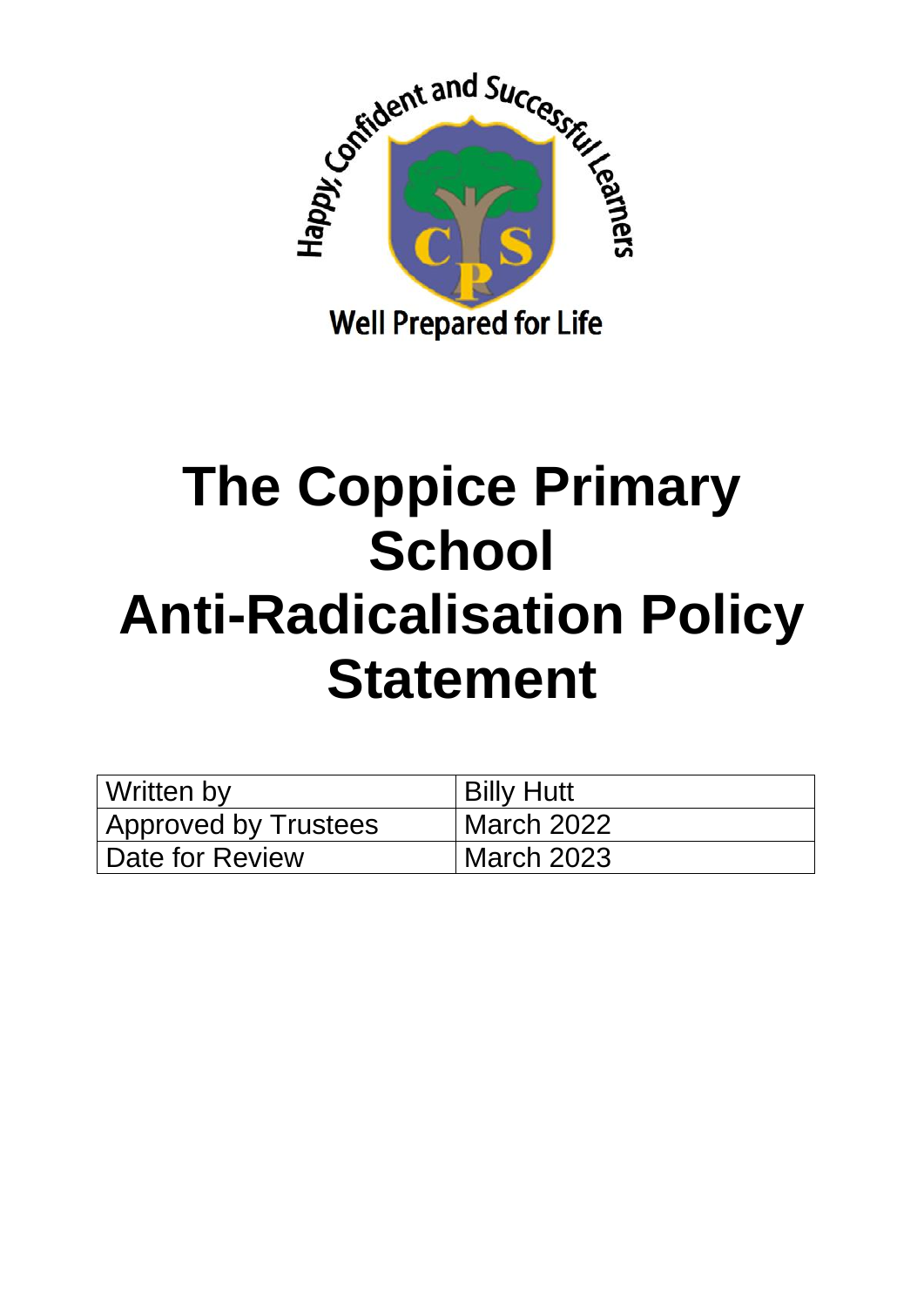## **Anti-Radicalisation Policy Statement**

The Coppice Primary School is fully committed to safeguarding and promoting the welfare of all its pupils. As a school we recognise that safeguarding against radicalisation is no different from safeguarding against any other vulnerability, and that we cannot fulfill our school vision (above) without being proactive about this. At The Coppice Primary School all staff are expected to uphold and promote the fundamental principles of British values, including democracy, the rule of law, individual liberty and mutual respect, and tolerance of those with different faiths and beliefs.

## **LINKS TO OTHER POLICIES**

The Coppice Primary School Anti-Radicalisation policy statement links to the following policies:

- Child Protection and Safeguarding Policy
- Equal Opportunities Policy
- Anti-Bullying Policy
- Behaviour Policy

## **AIMS AND PRINCIPLES**

The main aims of this policy statement are to ensure that staff are fully engaged in being vigilant about radicalisation; that they overcome professional disbelief that such issues will not happen here and ensure that we work alongside other professional bodies and agencies to ensure that our pupils are safe from harm.

The principle objectives are that:

- All Trustees, teachers, teaching assistants and non-teaching staff will have an understanding of what radicalisation and extremism are and why we need to be vigilant in school.
- All Trustees, teachers, teaching assistants and non-teaching staff will know what the school policy is on anti-radicalisation and extremism and will follow the policy when issues arise.
- All parents and pupils will know that the school has policies in place to keep pupils safe from harm and that the school regularly reviews its systems to ensure they are appropriate and effective.

## **DEFINITIONS AND INDICATORS**

Radicalisation is defined as the act or process of making a person more radical or favouring of extreme or fundamental changes in political, economic or social conditions, institutions or habits of the mind.

Extremism is defined as the holding of extreme political or religious views.

## **PROCEDURES FOR REFERRALS**

Although serious incidents involving radicalisation have not occurred at The Coppice to date, it is important for us to be constantly vigilant and remain fully informed about the issues which affect the region in which we teach. Staff are reminded to suspend any professional disbelief that instances of radicalisation 'could not happen here' and to refer any concerns through the appropriate channels (currently via the Child Protection/ Safeguarding Lead).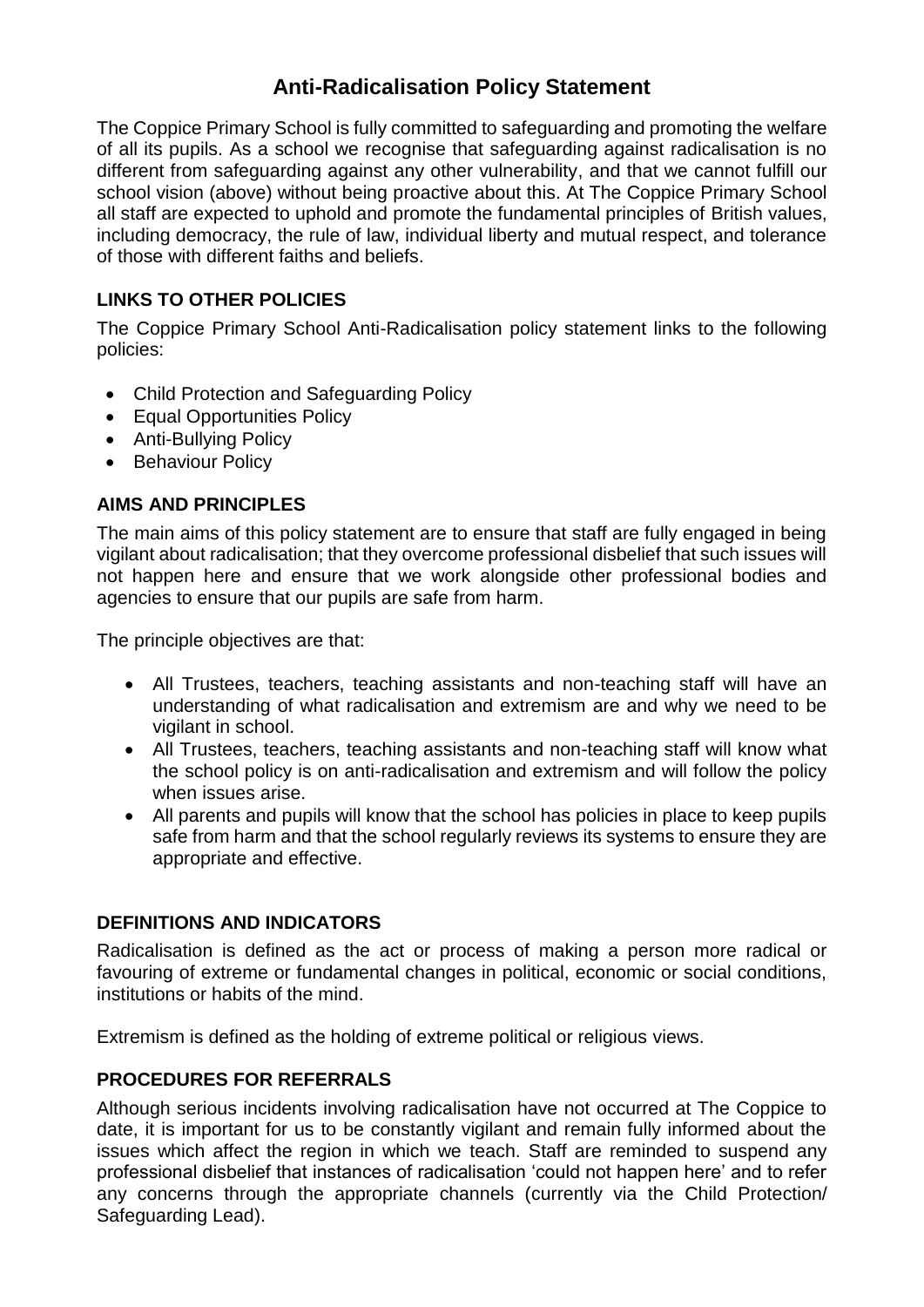We believe that it is possible to intervene to protect people who are vulnerable. Early intervention is vital and staff must be aware of the established processes for front line professionals to refer concerns about individuals and/or groups. We must have the confidence to challenge, the confidence to intervene and ensure that we have strong safeguarding practices based on the most up-to-date guidance and best practice.

The Headteacher and Designated Lead for Child Protection and Safeguarding (DSL): Mr. Billy Hutt and the Deputy DSL: Karen Woodyatt will deal swiftly with any referrals made by staff or with concerns reported by staff.

The Headteacher will discuss the most appropriate course of action on a case-by-case basis and will decide when a referral to external agencies is needed.

## **THE ROLE OF THE CURRICULUM**

Our curriculum promotes respect, tolerance and diversity. Children are encouraged to share their views and recognise that they are entitled to have their own different beliefs which should not be used to influence others.

Our Jigsaw PSHE (Personal, Social and Health Education), Citizenship and SMSC (Spiritual, Moral, Social and Cultural) provision is embedded across the curriculum, and underpins the ethos of the school.

It is recognised that children with low aspirations are more vulnerable to radicalisation and therefore we strive to equip our pupils with confidence, self-belief, respect and tolerance as well as setting high standards and expectations for themselves.

Children are regularly taught about how to stay safe when using the Internet and are encouraged to recognise that people are not always who they say they are online. They are taught to seek adult help if they are upset or concerned about anything they read or see on the Internet.

We are a Thrive school (visit [www.thriveapproach.co.uk](http://www.thriveapproach.co.uk/) for more information). The Coppice regularly screens children using the Thrive online assessment tool. If the results of this screening highlight concerns around a child's social and emotional development then intervention is implemented.

## **ROLE OF THE BOARD OF TRUSTEES**

The Governing Body of our School will undertake appropriate training to ensure that they are clear about their role and the parameters of their responsibilities as Trustees, including their statutory safeguarding duties. The Governing Body will support the ethos and values of our school and will support the school in tackling extremism and radicalisation. In line with the provisions set out in the DfE guidance 'Keeping Children Safe in Education 2021' The Board of Trustees will challenge the school's senior management team on the delivery of this policy and monitor its effectiveness.

#### **RECRUITMENT**

The arrangements for recruiting all staff, permanent and volunteers, to our school will follow our guidance for safer recruitment best practice in education settings, including, but not limited to, ensuring that DBS checks are always made at the appropriate level, that references are always received and checked and that we complete and maintain a single central record of such vetting checks.